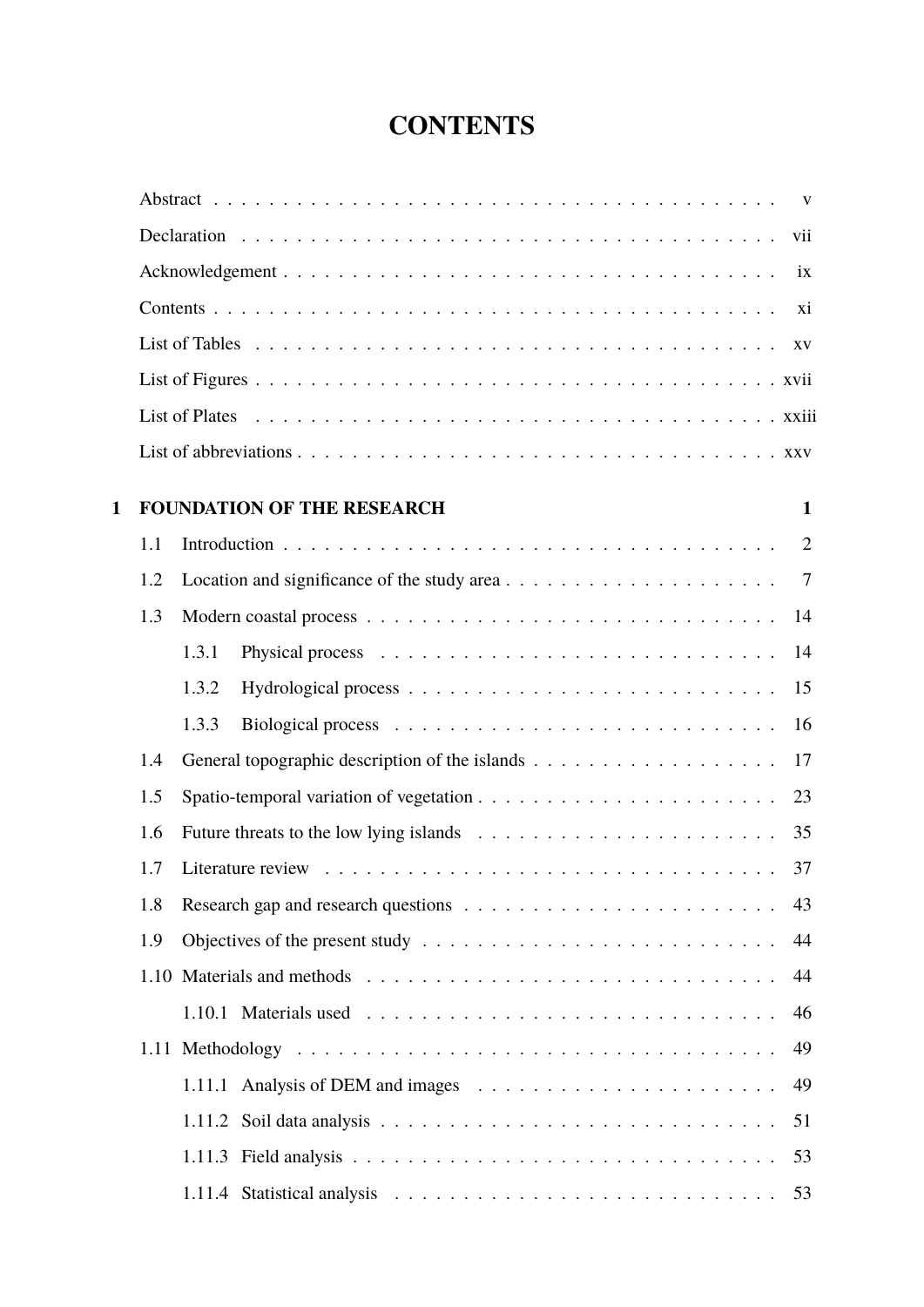| $\overline{2}$ |     | <b>GEOMORPHIC SETTINGS OF THE ISLANDS</b>                                                                     | 67 |
|----------------|-----|---------------------------------------------------------------------------------------------------------------|----|
|                | 2.1 | Contour plans of the Henry's and Patibania islands                                                            | 68 |
|                | 2.2 |                                                                                                               | 72 |
|                | 2.3 | Ecosystem functions of the geomorphic settings $\dots \dots \dots \dots \dots \dots$                          | 79 |
|                | 2.4 |                                                                                                               | 90 |
|                | 2.5 | Saltmarsh vegetation and biogeography $\ldots \ldots \ldots \ldots \ldots \ldots \ldots$                      | 94 |
|                | 2.6 | The role of sedimentation and saltmarsh maintenance                                                           | 97 |
|                | 2.7 |                                                                                                               |    |
|                | 2.8 | Geomorphic settings of estuaries and tidal channels 106                                                       |    |
|                | 2.9 | Geomorphic settings and ecosystem functioning of mangrove shores 113                                          |    |
|                |     |                                                                                                               |    |
|                |     |                                                                                                               |    |
| 3              |     | <b>COASTAL ENVIRONMENTS AND REGIONAL SETTINGS OF THE ISLANDS121</b>                                           |    |
|                | 3.1 |                                                                                                               |    |
|                | 3.2 |                                                                                                               |    |
|                |     | 3.2.1                                                                                                         |    |
|                |     | 3.2.2<br>Rising sea levels $\ldots \ldots \ldots \ldots \ldots \ldots \ldots \ldots \ldots \ldots \ldots 125$ |    |
|                |     | 3.2.3                                                                                                         |    |
|                |     | 3.2.4<br>Rise in salinity $\ldots \ldots \ldots \ldots \ldots \ldots \ldots \ldots \ldots \ldots \ldots 127$  |    |
|                | 3.3 |                                                                                                               |    |
|                | 3.4 |                                                                                                               |    |
|                | 3.5 |                                                                                                               |    |
|                | 3.6 | Tides and waves as physical drivers of the coastal environment 134                                            |    |
|                | 3.7 |                                                                                                               |    |
|                | 3.8 |                                                                                                               |    |
|                | 3.9 |                                                                                                               |    |
|                |     |                                                                                                               |    |
|                |     |                                                                                                               |    |
|                |     |                                                                                                               |    |
|                |     |                                                                                                               |    |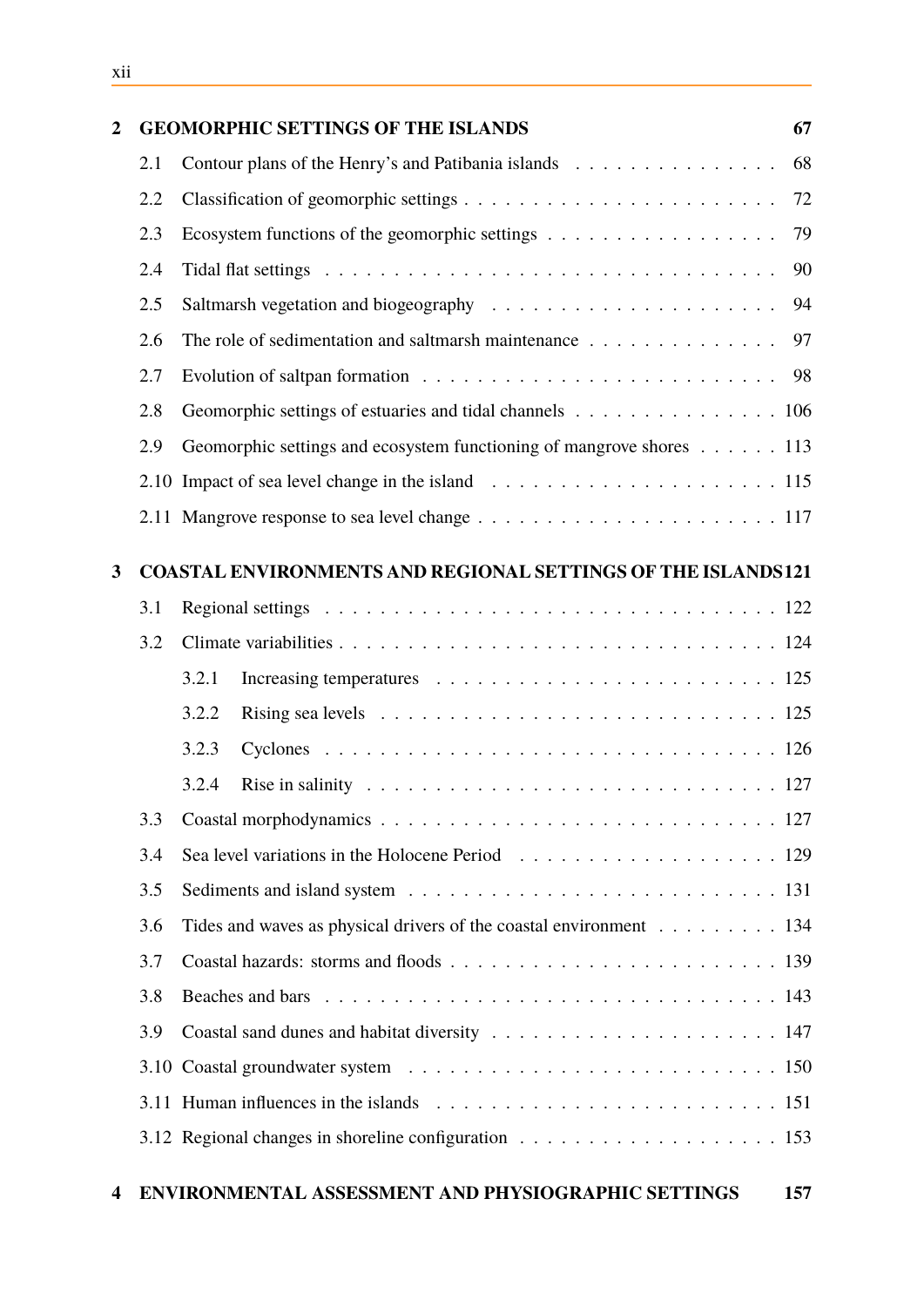|   | 4.1 | Sediment textural analysis of tidal flats, saltmarshes, mangrove swamps, salt-                     |
|---|-----|----------------------------------------------------------------------------------------------------|
|   |     |                                                                                                    |
|   | 4.2 | Chemical analysis of soil and water of the saltpans, saltflats, salt ponds, tidal                  |
|   |     |                                                                                                    |
|   | 4.3 | Chemical analysis of soil chemicals in saline blanks 164                                           |
|   | 4.4 |                                                                                                    |
|   | 4.5 |                                                                                                    |
|   | 4.6 | Impact of overwash process on the mangroves 194                                                    |
|   | 4.7 |                                                                                                    |
|   | 4.8 | Changes in the shoreface environment $\ldots \ldots \ldots \ldots \ldots \ldots \ldots \ldots 201$ |
|   | 4.9 | Physiographic settings of mangroves and salt marshes 206                                           |
|   |     | 4.10 Restoring of mangroves by eco-engineering process 208                                         |
|   |     |                                                                                                    |
| 5 |     | HYDROLOGY AND REGIONAL CHANGES OF THE ISLANDS<br>211                                               |
|   | 5.1 |                                                                                                    |
|   | 5.2 |                                                                                                    |
|   | 5.3 |                                                                                                    |
|   | 5.4 |                                                                                                    |
|   | 5.5 | Mangrove forest cover areas of the islands with classes 229                                        |
|   | 5.6 | Relationship of mangrove forest cover area with climate 234                                        |
|   | 5.7 |                                                                                                    |
|   | 5.8 |                                                                                                    |
|   | 5.9 |                                                                                                    |
|   |     | 5.10 Drainage characteristics of the island systems 249                                            |
|   |     |                                                                                                    |
|   |     | 5.12 Human consumption of freshwater in the islands 255                                            |
|   |     | 5.13 Assessment of the water budget and mangrove ecosystem services in the islands 256             |
|   |     |                                                                                                    |
| 6 |     | <b>COASTAL RESOURCE MANAGEMENT AND SUSTAINABLE DEVELOPMENT261</b>                                  |
|   | 6.1 |                                                                                                    |
|   | 6.2 |                                                                                                    |
|   | 6.3 |                                                                                                    |
|   | 6.4 |                                                                                                    |